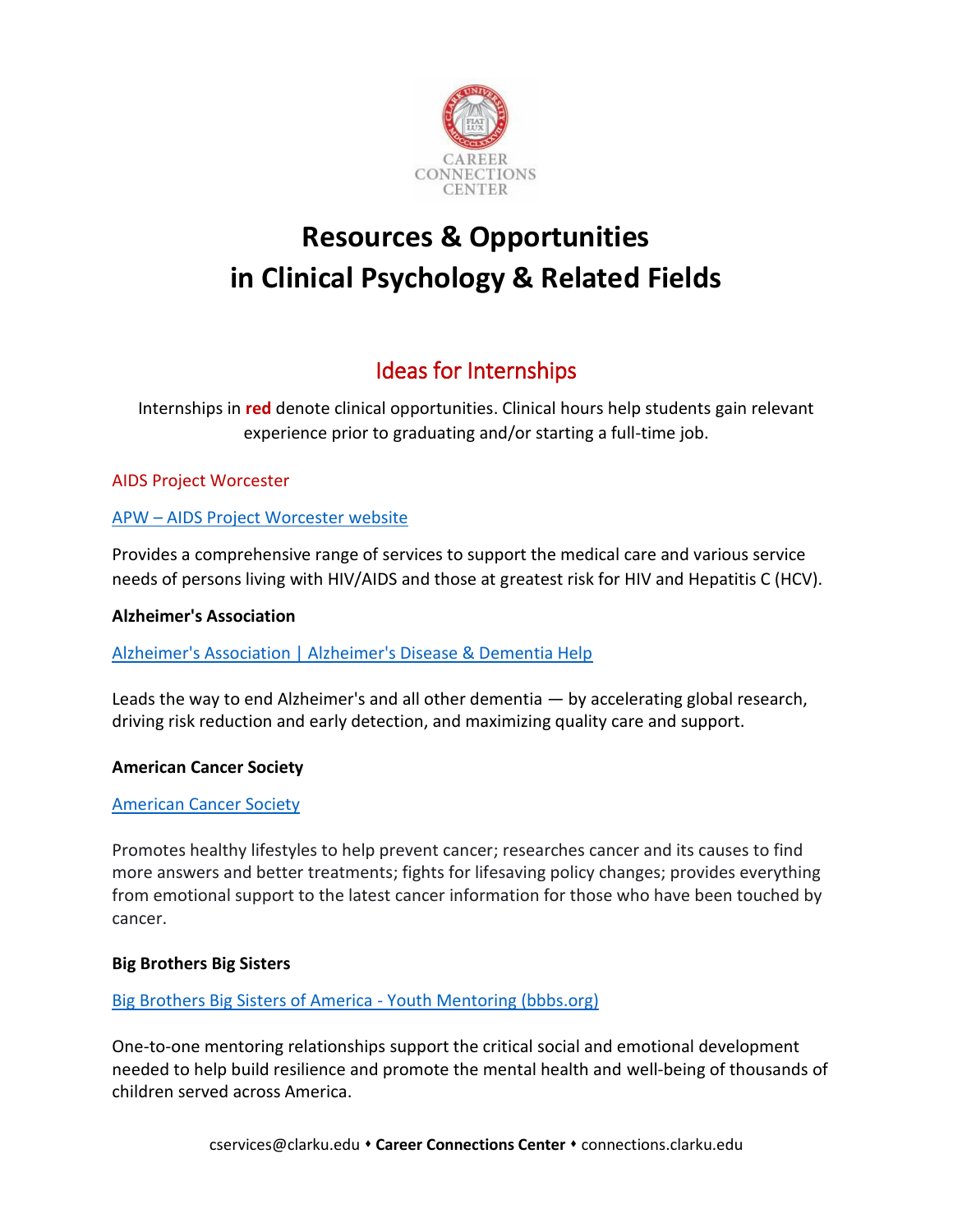#### **Boys and Girls Club of Worcester**

#### [Boys & Girls Club of Worcester | \(bgcworcester.org\)](https://www.bgcworcester.org/)

Helps youth, especially those who need us most, develop the qualities needed to become responsible citizens and community leaders, through caring professional staff who forge relationships with our youth members and influence their ability to succeed in life.

#### **Bruce Wells Scholars Upward Bound Program**

[Bruce Wells Scholars Upward Bound Program -](https://www.sevenhills.org/programs/bruce-wells-scholars-upward-bound-program) Seven Hills Foundation

A five-year leadership and college access program for promising low-income, first-generation college-bound Worcester high school students.

Center for Counseling and Personal Growth (CPG)

Student Involvement - [Center for Counseling and Personal Growth -](https://www.clarku.edu/offices/counseling/student-involvement/) Clark University

#### Internship Title: Peer Educator

Provides peer-led psychoeducational learning experiences for the Clark University student community. Peer Educators are committed to teaching skills that will help students to reduce the potential for distressful life experiences.

#### **Center for Nonviolent Solutions**

#### [Center for Nonviolent Solutions](https://www.nonviolentsolutions.org/)

Provides education and resources to help people in the Worcester Area to understand nonviolence and peacemaking as a way of life and to reject the use of violence in resolving conflict.

#### **Children's Law Center**

#### [Children's Law Center of Massachusetts \(clcm.org\)](https://www.clcm.org/)

Internship Title: Development/Communications Intern Aims to secure equal justice and maximize opportunities for low-income children and youth across the state by providing quality, culturally sensitive advocacy and legal services.

#### **City of Worcester Health and Human Services**

#### [Health & Human Services | City of Worcester, MA \(worcesterma.gov\)](http://www.worcesterma.gov/hhs)

Provides coordination and management of the City's critical services (Public Health, Veterans' Services, Human Rights and Accessibility, Elder Affairs and Youth Services); maximizes access to City programs and services by providing information and referral advocacy, outreach and educational programs for all Worcester residents; promotes ways to increase respect in the

cservices@clarku.edu **Career Connections Center** connections.clarku.edu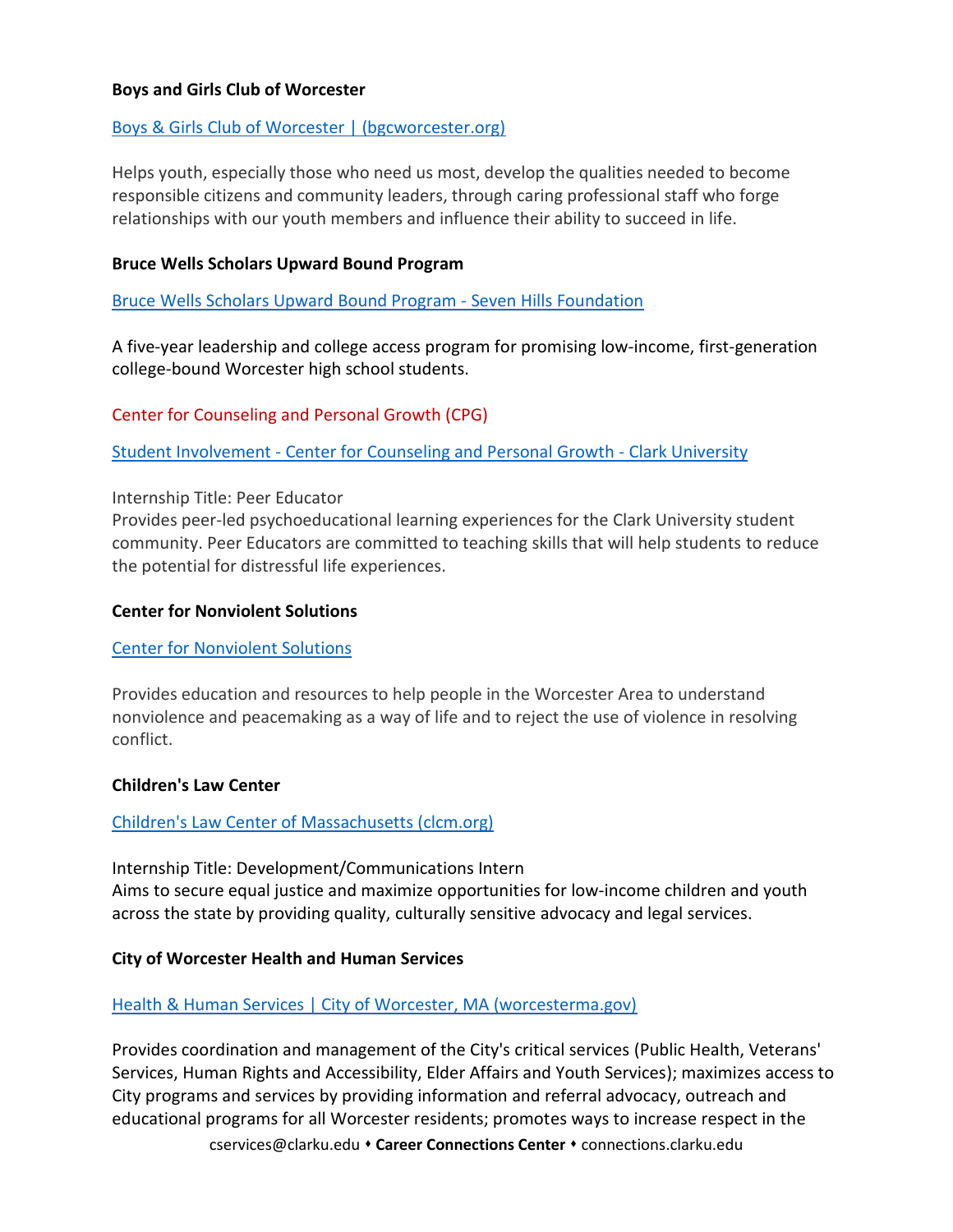community and safeguard equal access and opportunity for all through outreach, educational programs, events and advocacy; advances the well-being of the City's youth, particularly in the areas of educational and employment opportunities; oversees community coordination to address a wide array of homeless issues including triage/assessment/rapid re-housing, discharge planning and street outreach

#### **Devereux**

## [Devereux Massachusetts and Rhode Island](https://www.devereux.org/site/SPageServer/?pagename=ma_index)

Changes the lives of people with autism, intellectual and developmental disabilities, specialty mental health needs and child welfare concerns.

## Family Resource Centers – Worcester

## Family Resource Centers - [Massachusetts \(frcma.org\)](https://www.frcma.org/)

Strengthens parenting skills; responds to family crises; links families to services and opportunities; helps children develop social and emotional skills; observes and responds to early warning signs of child abuse and neglect; values and supports parents.

#### **Girls Inc. of Worcester**

#### [Girls Inc. of Worcester \(girlsincworcester.org\)](https://www.girlsincworcester.org/)

Provides more than 1,000 girls in Greater Worcester with life-changing experiences and real solutions to the unique challenges girls face. By offering researched-based programming, girls learn to set and achieve goals, overcome obstacles, resist peer pressure, see college as attainable, and explore nontraditional fields such as STEM (science, technology, engineering, and math).

## **Recreation Worcester Program at the Goddard School**

## [Recreation Worcester | City of Worcester, MA \(worcesterma.gov\)](http://www.worcesterma.gov/recreation-worcester)

A free, year-round, out-of-school time program for youth run by the City of Worcester. Youth participate in curriculum-based learning and engage with community partners that help build programming and introduce participants to many positive, educational activities.

#### **Hands of Hope**

## [Hands of Hope Food Pantry and Outreach Center \(capecodcouncilofchurches.org\)](https://www.capecodcouncilofchurches.org/hands-of-hope-food-pantry-and-outreach-center.html)

Provides critical emergency assistance to low-income families in need in the mid-Cape area (Mashpee to Harwich), offering food, financial assistance to prevent evictions and homelessness, emergency sheltering, assistance with utility and medical bills, clothing, and small household goods.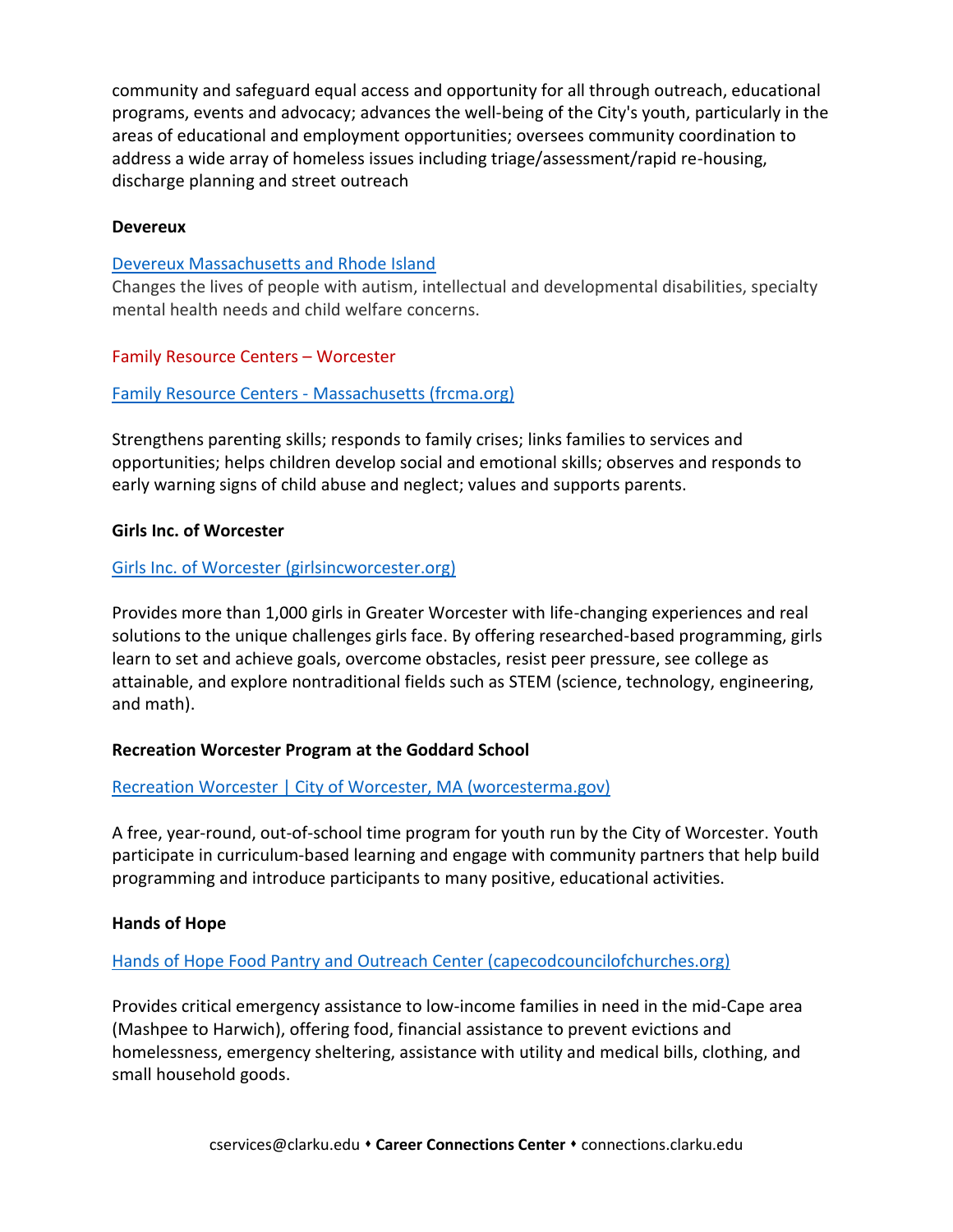#### Jeremiah's Inn

#### [Jeremiah's Inn | Residential Recovery, Sober Living, Food Pantry \(jeremiahsinn.com\)](https://www.jeremiahsinn.com/)

Social Model Treatment Facility: guides over 100 men each year in their efforts to set and achieve healthy attainable goals, change behavior, and learn to LIVE recovery.

#### Key Program, Inc.

Key Program Inc. - [Non-Residential & Residential Programs in Massachusetts and Rhode Island](https://www.key.org/programs)

Provides direct services each day through a variety of residential and non-residential program models and settings to over 850 adolescents from the child welfare, mental health, juvenile justice, and educational systems.

Kids Connection Corner, Jewish Family and Children's Service

#### [Jewish Family & Children's Service \(jfcsboston.org\)](https://www.jfcsboston.org/)

Focuses on meeting the needs of new parents and their children, older adults and family caregivers, children and adults with disabilities, and people experiencing poverty, hunger, or domestic abuse.

#### **Massachusetts Department of Children and Families**

#### [Massachusetts Department of Children & Families](https://www.mass.gov/orgs/massachusetts-department-of-children-families)

Works in partnership with families and communities to keep children safe from abuse and neglect. DCF can provide support and services to keep children safe with parents or family members but can also provide foster care or find new permanent families for children through kinship, guardianship, or adoption.

#### **Massachusetts Department of Corrections**

#### [Massachusetts Department of Correction | Mass.gov](https://www.mass.gov/orgs/massachusetts-department-of-correction)

Provides custody, care, and programming for those under Mass. DOC supervision to prepare them for safe and successful reentry into the community.

Open Sky Community Services

#### [Open Sky Community Services \(openskycs.org\)](https://www.openskycs.org/)

Provides services and support to more than 4,900 adults, young adults and youth with mental health challenges, developmental disabilities, brain injury, substance use disorders or other complex challenges, as well as LGBTQIA+ youth ages 14 to 23 (Safe Homes program).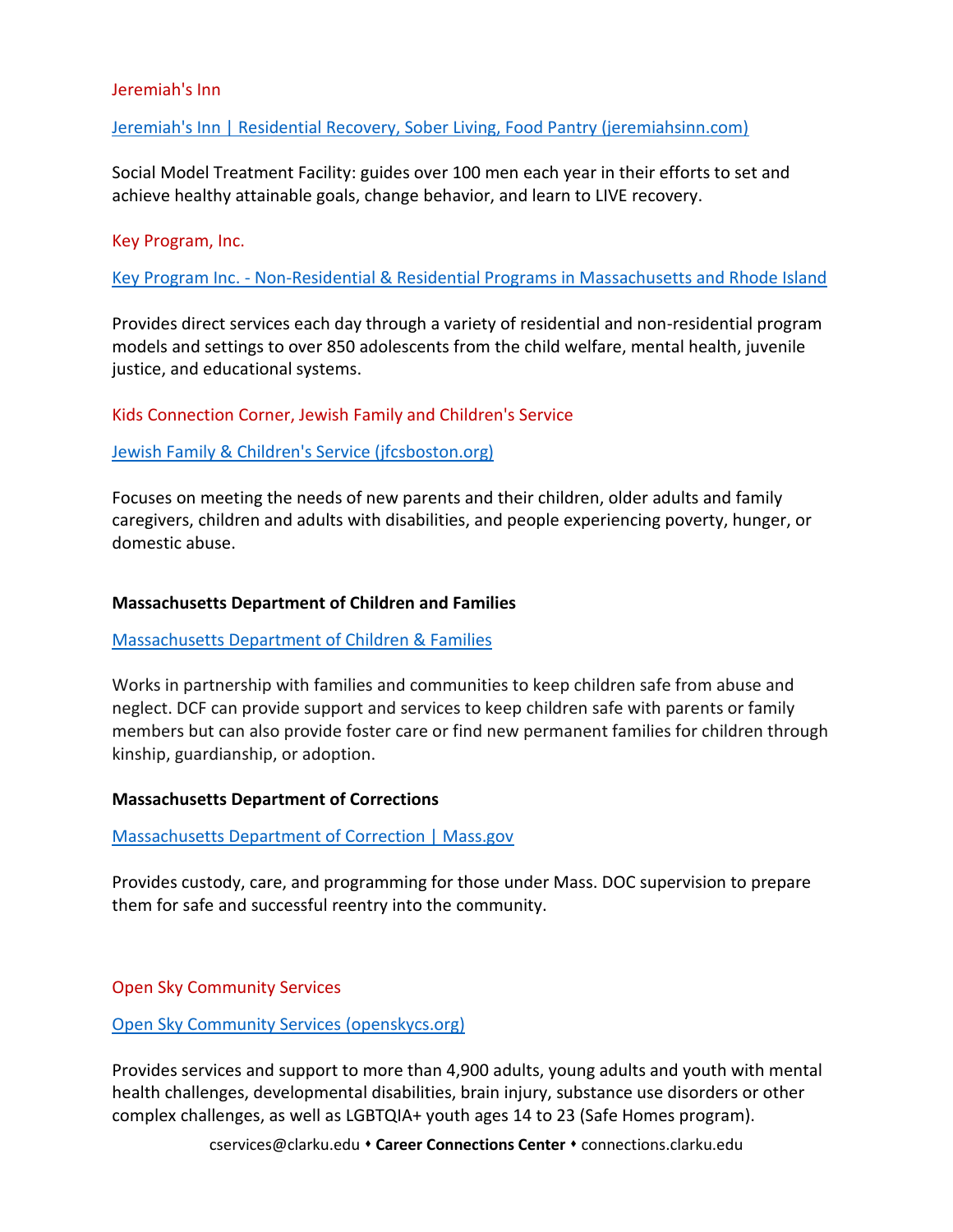#### **Playspace Program (through Horizons for Homeless)**

[United Way of Central Massachusetts | Play with young homeless children \(unitedwaycm.org\)](https://volunteer.unitedwaycm.org/opportunity/a0C1I000002K7koUAC) Builds and maintains developmentally appropriate and trauma-informed, "kid-friendly" spaces in shelters and stocks them with books, toys, games, and arts materials. These Playspaces provide the opportunity for children to have a safe place to play, use their imaginations, heal from trauma, and have fun.

#### Seven Hills Foundation - Wetzel Center; YOU, Inc. Worcester Community Connections

#### Seven [Hills Foundation](https://www.sevenhills.org/)

Internship Title: Central MA Respite Intern Provides exceptional integrated clinical, educational, and community-based support to children and adults with disabilities and significant life challenges.

#### Spectrum Health Systems

#### [Spectrum Health Systems, Inc.](https://www.spectrumhealthsystems.org/locations/worcester-ma/155)

#### Internship Title: Project Peer Connection

A private, nonprofit organization dedicated to improving the lives of individuals impacted by addiction and/or mental health disorders; facilitates re-entry of offenders released from MA state correction facilities

#### The Bridge of Central Mass

#### [The Bridge of Central Massachusetts \(thebridgetraininginstitute.org\)](http://thebridgetraininginstitute.org/)

Offers continuing education workshops and personalized consultation services that focus on evidence-based and best practice treatment models. Training and consultation services are tailored to meet the needs of schools, human service professionals and licensed clinicians.

#### The Center for Children and Families

#### [The National Center for Children and Families |](https://nccf-cares.org/) NCCF Cares

#### Internship Title: Counselor Intern

Focuses on the power of relationships to assist neighbors in addressing the devastation of homelessness, poverty, abandonment, mental illness, substance addiction, abuse and neglect, and domestic violence and systemic discrimination determined by the condition of their birth. *(\*Note: located in Maryland; currently only offering in person opportunities)*

#### **Worcester Center for Expressive Therapies**

[Worcester Center for Expressive Therapies | Expressive Therapy \(wcetherapy.com\)](https://www.wcetherapy.com/)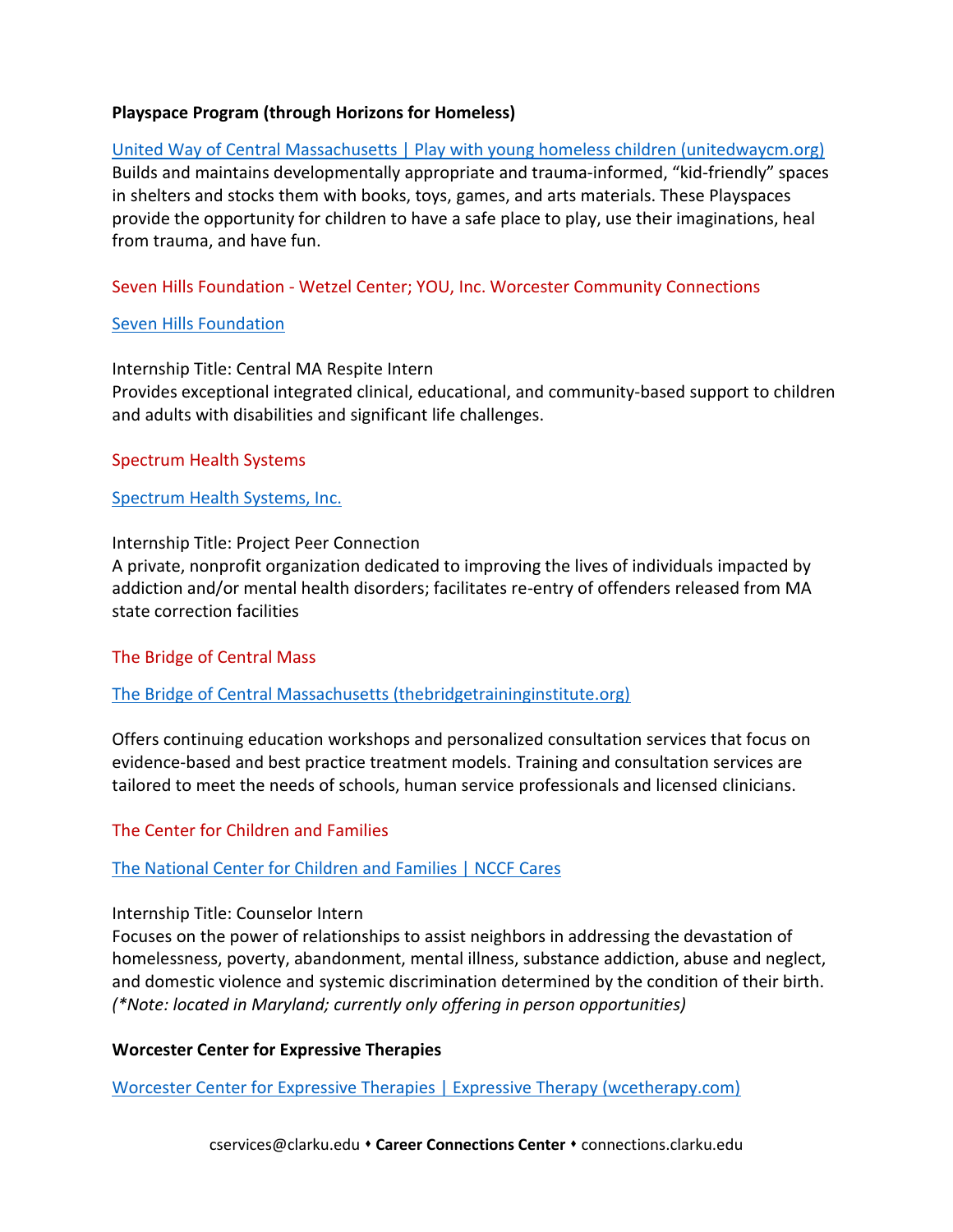Brings the healing power of the arts to the greater Worcester County community.

#### **Worcester Community Housing Resources, Inc.**

[Worcester Community Housing Resources \(wchr.org\)](https://www.wchr.org/)

Internship Title: Housing Intern

Creates and preserves affordable housing opportunities for low to moderate income households and initiates and supports neighborhood revitalization throughout Worcester County.

## Worcester County House of Correction/Sherriff's Office

#### [Worcester County Sheriff's Office](https://worcestercountysheriff.com/)

Helps newly released individuals with practical and emotional support to build productive new lives and reduce the chance of recidivism.

#### **Worcester Public Schools**

[Worcester Public Schools, Massachusetts \(worcesterschools.org\)](https://worcesterschools.org/)

Serves over 23,000 students in a diverse college town setting. Close to 90% of the city's residents, with school age children, entrust the Worcester Public Schools to deliver high quality education in a safe and stimulating learning environment.

Worcester Recovery Center and Hospital [Worcester Recovery Center and Hospital \(WRCH\) | Mass.gov](https://www.mass.gov/locations/worcester-recovery-center-and-hospital-wrch)

Serves 260 adults and 60 adolescents through an innovative design and provides a state‐of‐the‐ art environment for patients and staff; provides acute inpatient mental health services and supports.

#### **Worcester Refugee Assistance Project**

[Worcester refugee assistance project \(WRAP\)Worcester, MA -](http://www.worcesterrefugees.org/) Home (worcesterrefugees.org)

Internship Titles: Education Intern; Non-profit Administration Intern A network of individuals committed to assisting local refugees from Myanmar to achieve sustainable self‐reliance through mentoring, advocacy and providing material support as needed.

Youth Villages Massachusetts

#### [Youth Villages: The Force for Families \(youthvillages.org\)](https://youthvillages.org/)

Provides help for children and young people across the United States who face a wide range of emotional, mental, and behavioral problems.

cservices@clarku.edu **\* Career Connections Center \*** connections.clarku.edu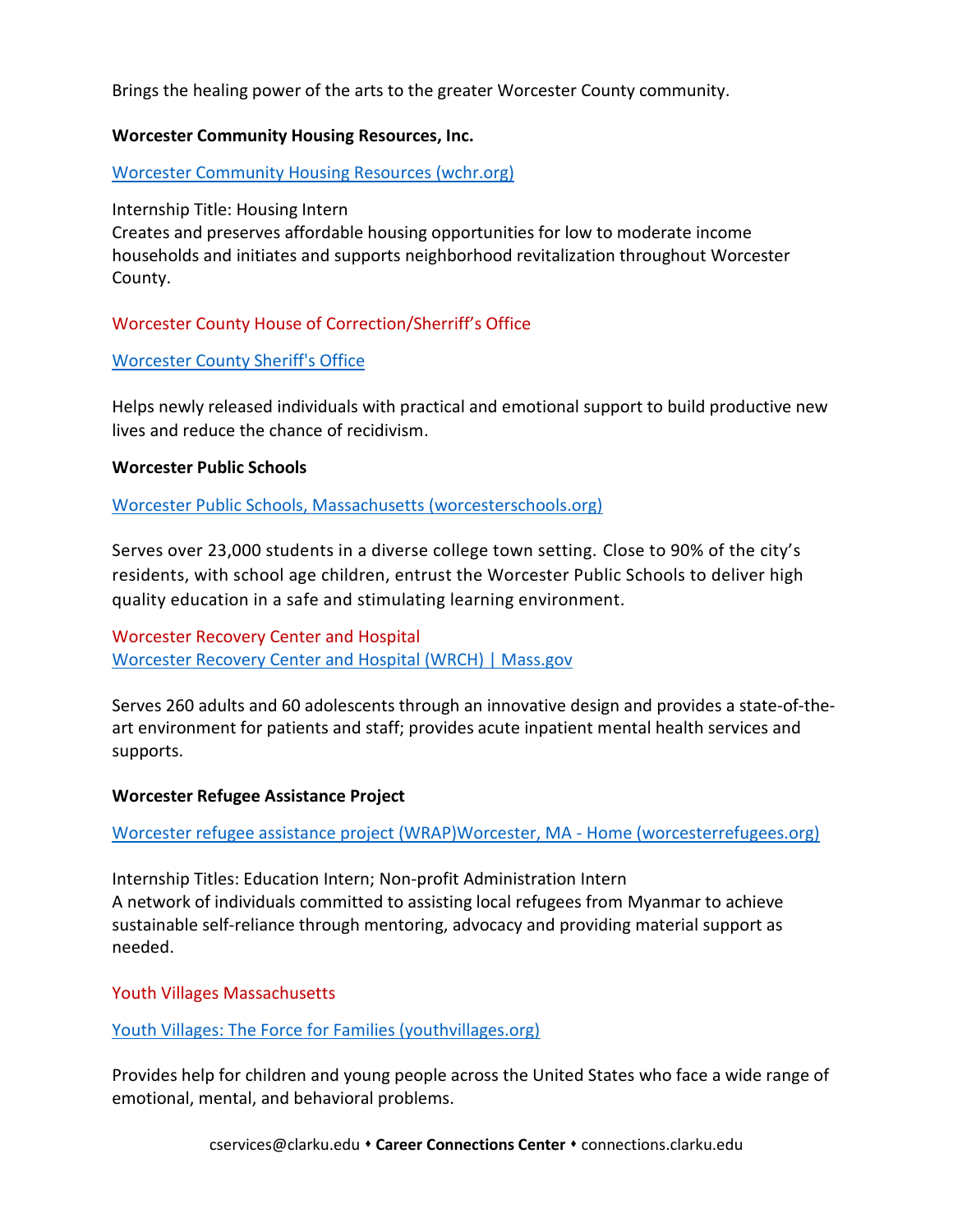#### **YWCA of Central Massachusetts**

#### YWCA – [Central Massachusetts \(ywcacm.org\)](https://ywcacm.org/)

Provides safe places for women and girls, builds strong women leaders, and advocates for both women's and civil rights.

## Possible First Jobs After Graduation

**Achievement First** [Achievement First Public Charter Schools](https://www.achievementfirst.org/) Special Education Teacher

**Advocates, Inc.**

[Advocates](https://www.advocates.org/) Direct Care Counselor

**Arbour Counseling Services** [Arbour Counseling Services](https://arbourhealth.com/) Substance Abuse Clinician

**Boston University** [Memory Disorders Research Center](https://www.bu.edu/mdrc/)

Memory Disorders Research Assistant

**Gateways Hospital & Mental Health Center**

[Gateways Hospital](https://www.gatewayshospital.org/) Program Director

**Melmark New England** Melmark [New England](https://www.melmark.org/locations/new-england/) Instructor, Applied Behavioral Analysis Classroom

> **Playworks [Playworks](https://www.playworks.org/)** Program Director

**YMCA of Central MA** [YMCA of Central Massachusetts](https://www.ymcaofcm.org/) Community-Based Service Advocate

> **Youth Villages** [Youth Villages](https://youthvillages.org/) Behavioral Youth Counselor

> > **YWCA** [YWCA USA](https://www.ywca.org/) Shelter Advocate

*Other roles*: career counselor, case manager, childcare counselor, mental health/psychiatric technician, mentor, probation and parole officer, rehabilitation specialist, academic tutor

Non-profits and government agencies often hire graduates with degrees in psychology who are not yet licensed (usually at the master's level)!

- Department of Human Services Child Welfare Case Manager, Social Services Manager
- Centers for Disease Control Behavioral Scientist, Public Health Advisor
- Administration for Children and Families Head Start Program Specialist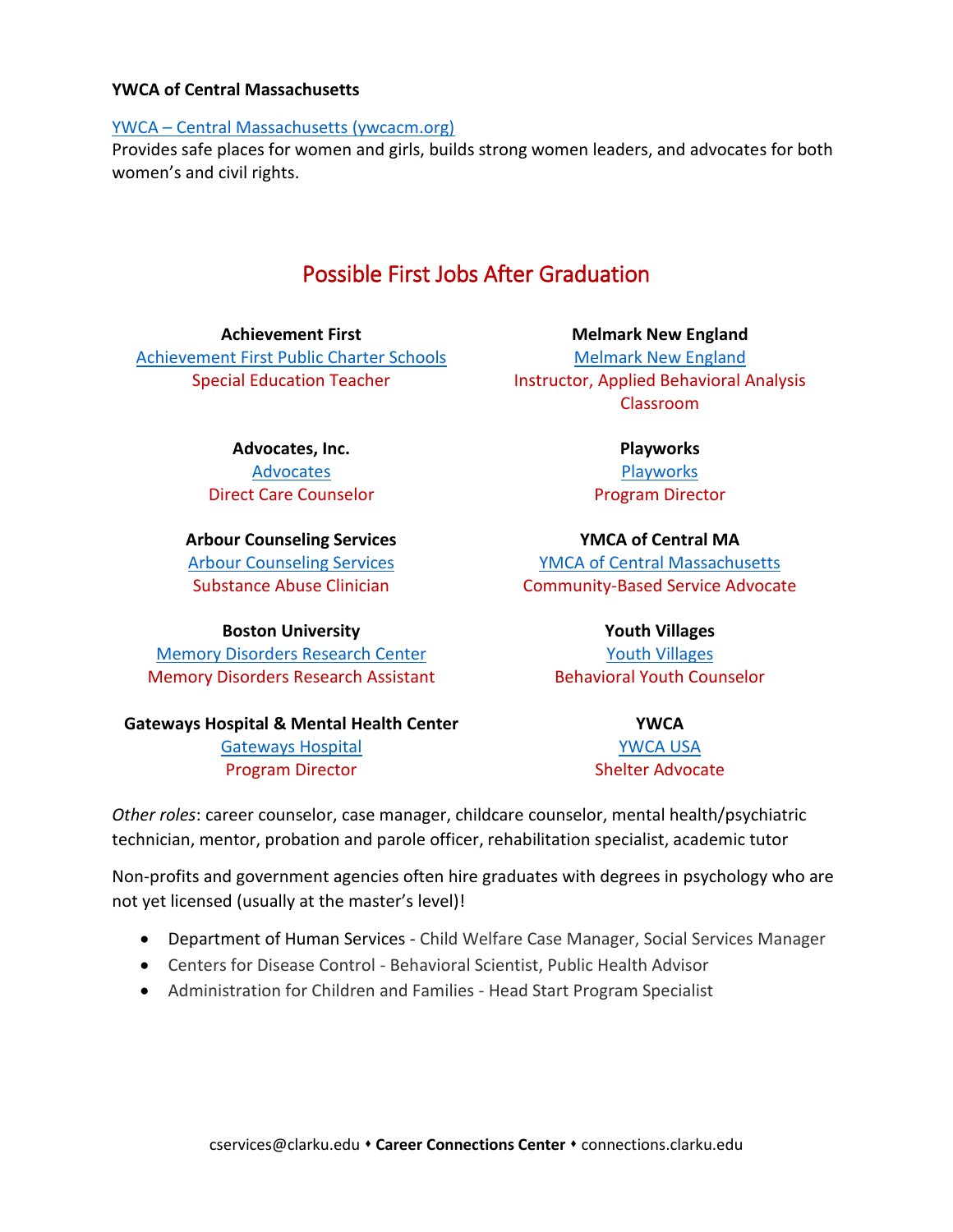## Local Graduate Psychology Programs

#### Assumption University

*Worcester, MA;<https://www.assumption.edu/graduate/clinical-counseling-psychology>*

Clinical Counseling Psychology, Rehabilitation Counseling, Special Education, Applied Behavioral Analysis, School Counseling

#### Boston University

*Boston, MA;<https://www.bu.edu/academics/grs/programs/psychology/>*

Psychological and Brain Science

Clark University *Worcester, MA;<https://www.clarku.edu/departments/psychology/phd-programs/>*

Clinical Psychology, Developmental Psychology, Social Psychology

#### Harvard University

*Cambridge, MA;<https://gsas.harvard.edu/programs-of-study/all/psychology>*

Experimental Psychopathology and Clinical Science, Social Psychology, Developmental Psychology, Cognition, Brain and Behavior (CBB)

John Jay College of Criminal Justice *Manhattan, NY;<https://www.jjay.cuny.edu/master-arts-forensic-psychology>*

Clinical Psychology (training program), Psychology and Law (training program, not eligible to become licensed psychologist)

Leslie University *Cambridge, MA; [https://lesley.edu/academics/explore/area-of-study/counseling](https://lesley.edu/academics/explore/area-of-study/counseling-psychology/degree-level/graduate/program-type/masters)[psychology/degree-level/graduate/program-type/masters](https://lesley.edu/academics/explore/area-of-study/counseling-psychology/degree-level/graduate/program-type/masters)*

Clinical Mental Health Counseling (general or focus in Holistic Studies, School & Community Counseling, Trauma Studies), Counseling Psychology: School Counseling

The University of Rhode Island *South Kingstown, RI;<https://www.uri.edu/programs/program/psychology-ph-d/>*

Psychology (Ph.D.) Tufts University *Medford, MA;<https://asegrad.tufts.edu/academics/explore-graduate-programs/psychology>*

Cognitive Science and Psychology (dual degree), Psychology, School Psychology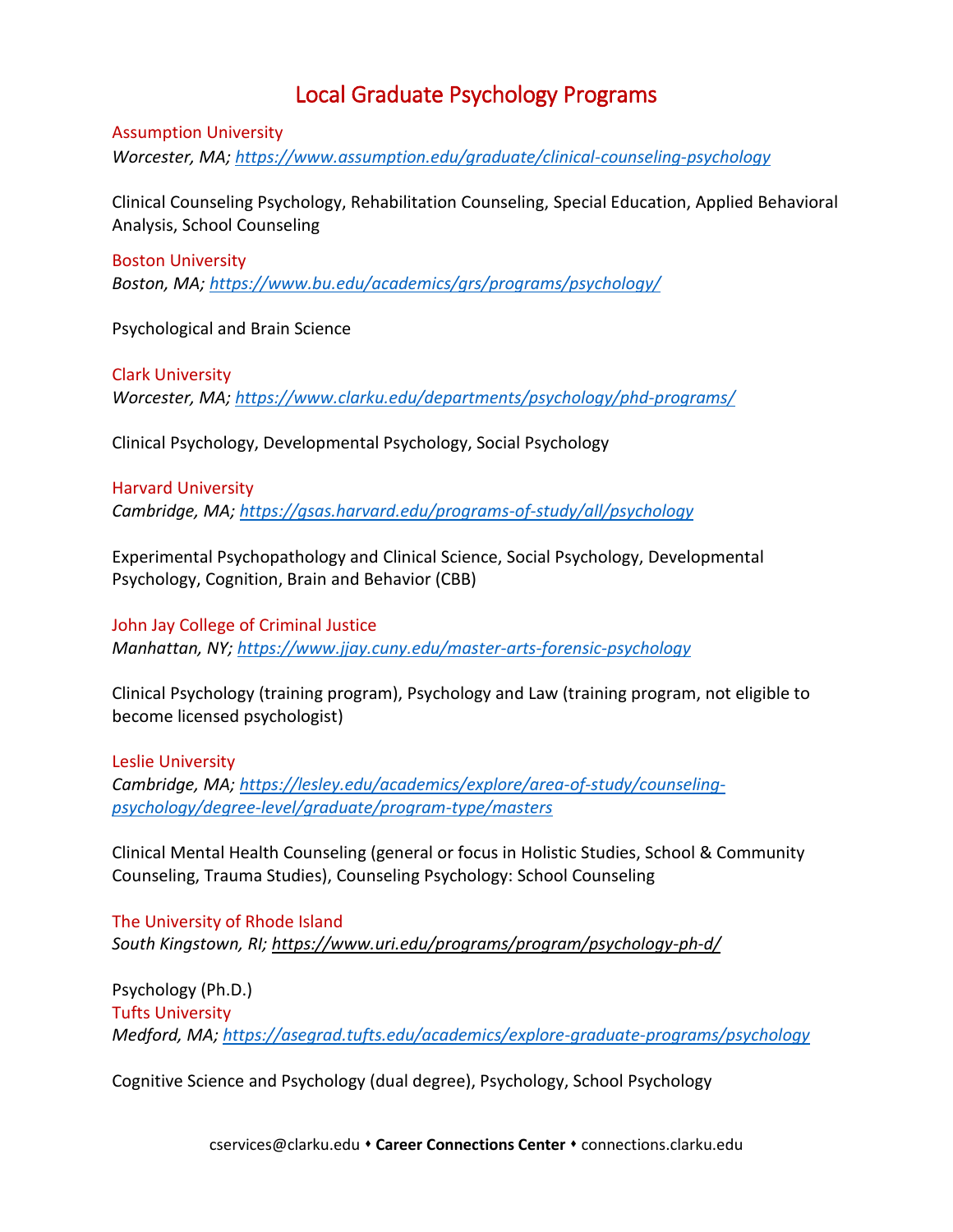William James College *Newton, MA;<https://www.williamjames.edu/academics/clinical/psyd/index.cfm>*

Clinical Psychology

Worcester State University *Worcester, MA;<https://www.worcester.edu/EDS-School-Psychology/>*

Education Specialist in School Psychology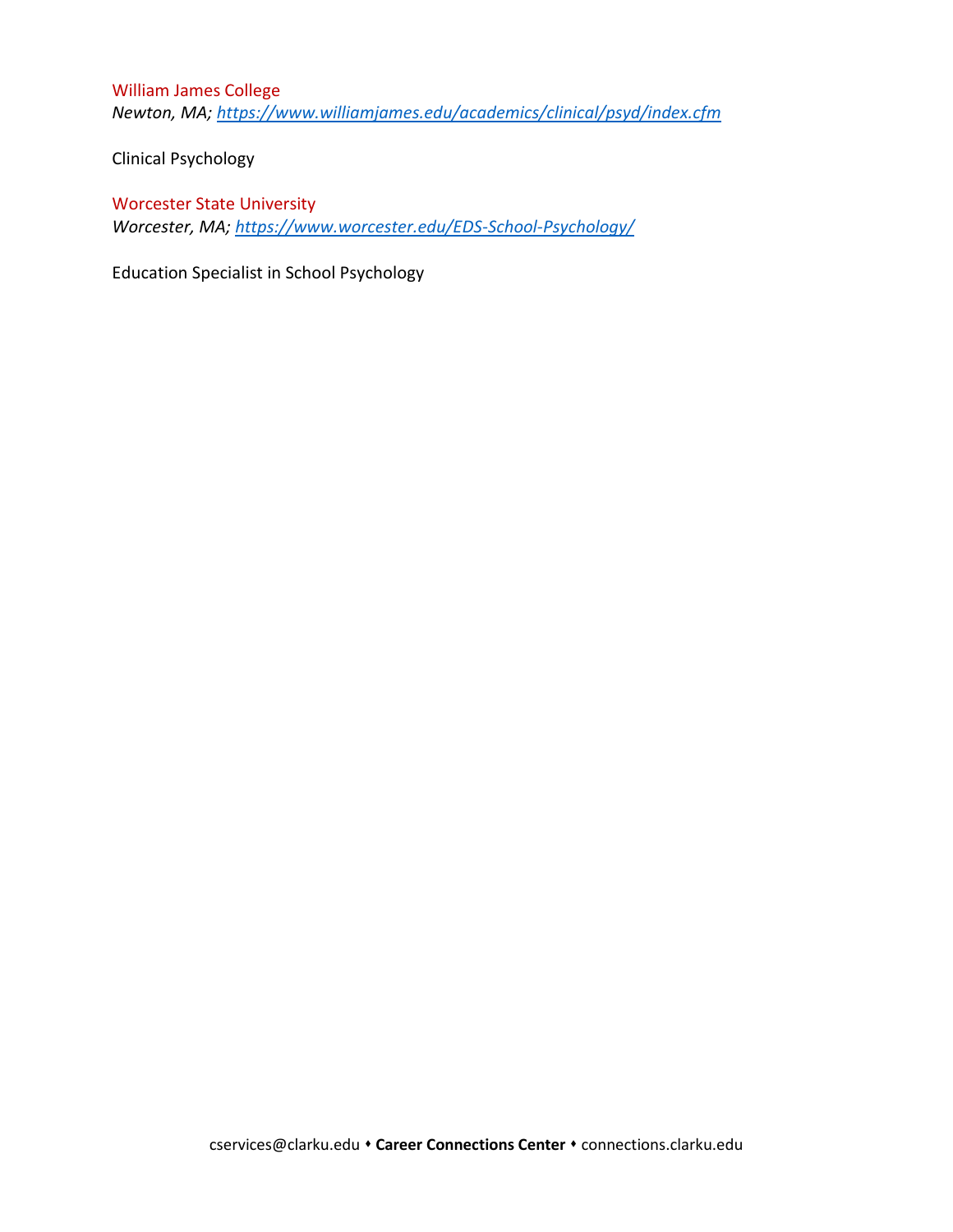## How to Search for Internships

## **1. Apply to job postings on job boards**

There are several resources you can access to find posted internships:

- [Handshake](https://www.clarku.edu/offices/career-connections-center/get-ready/find-jobs-and-internships/)
- [ClarkCONNECT](https://clarkconnect.clarku.edu/)
- [Find a Job or Internship](https://www.clarku.edu/offices/career-connections-center/get-ready/find-jobs-and-internships/) on the Career Connections Center webpage
- Academic Department Resources/Faculty
- [CCC career advisors](https://www.clarku.edu/offices/career-connections-center/about-us/meet-the-team/)
- Niche job boards for psychology (find some on [What Can I Do With This Major](https://www.clarku.edu/offices/career-connections-center/explore-careers/) or consult your career adviser)
- The CCC newsletter (delivered every other Monday; back issues [here\)](https://www.clarku.edu/offices/career-connections-center/resources/career-resources-library/)

## **2. Ask your network for referrals & leads**

Your peers, faculty and staff, and current and previous supervisors are all part of your network! Start with references from your previous jobs or internships, then ask individuals who may have worked in a similar position to the one you are considering or talk to a faculty member who is knowledgeable in the desired field. Be as specific as you can about what you are looking for.

## **3. Co-create an internship from scratch with an alum or organization**

Reach out to organization supervisors through their websites and set up a time to meet and discuss setting up an internship with them.

- Know what kind of internship you are looking for
- Know your value: what skills and prior experience you have to offer
- Be open to what the organization needs as you co-design the internship
- Once you have worked out a plan, get it in writing to make sure everyone is on the same page

## How to Apply for Academic Credit for Your Internship

Visi[t The Academic Internship Program webpage](https://www.clarku.edu/offices/isso/international-students/current-students/employment/) to learn more.

## Frequently Asked Questions

## *How do I network for an internship?*

Looks for tips and a downloadable informational interviewing guide on the CCC's networking [page.](https://www.clarku.edu/offices/career-connections-center/get-ready/build-your-network/) You can also book a [consultation with your career adviser](https://www.clarku.edu/offices/career-connections-center/about-us/meet-the-team/) to find alumni and talk about how to reach out.

## *What if no one in my network can help me find as internship in my desired field?*

cservices@clarku.edu **Career Connections Center** connections.clarku.edu